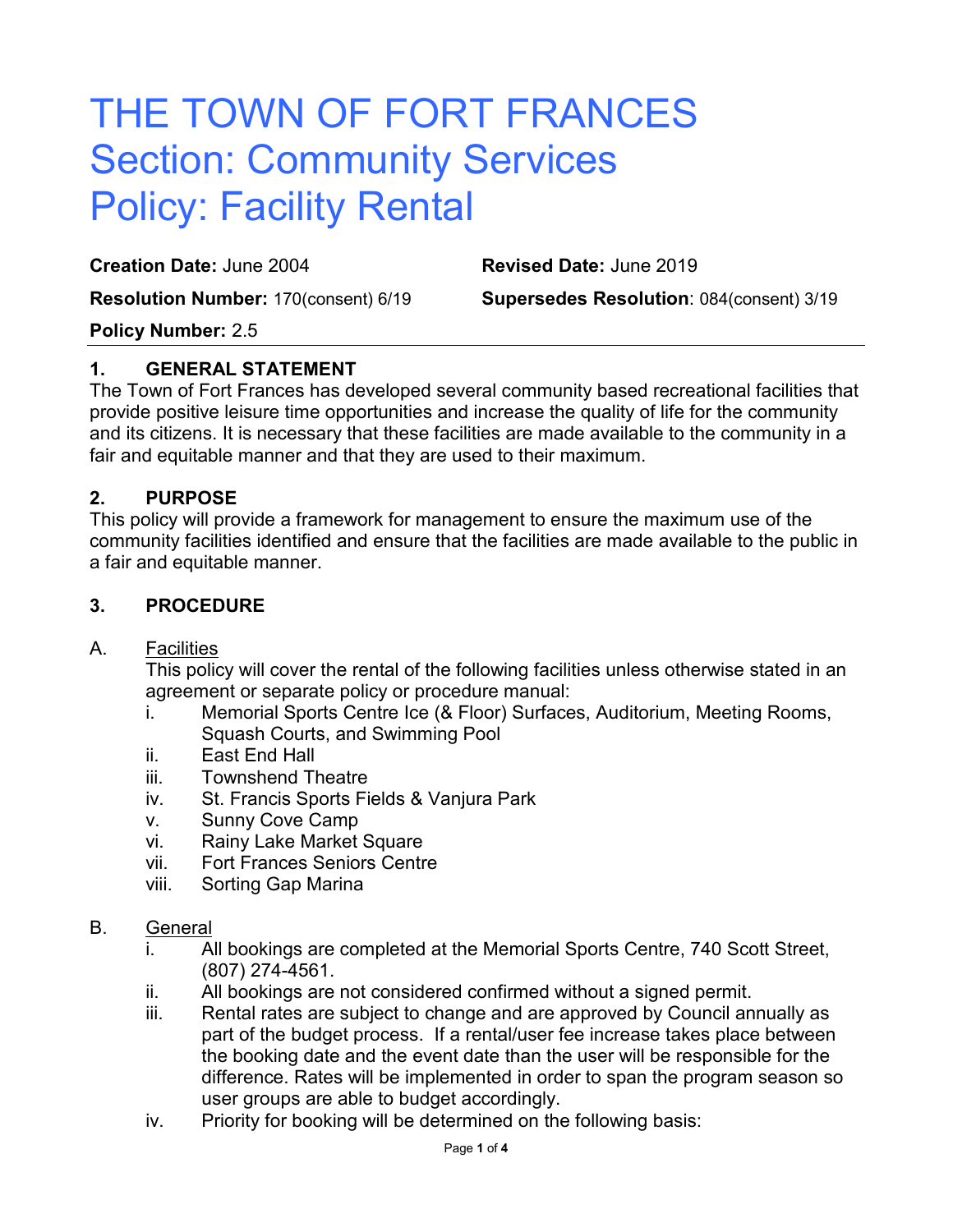- a) Town of Fort Frances programs and services
- b) Youth, not for profit organizations
- c) Other, not for profit organizations
- d) For profit organizations
- e) Other interested parties
- v. Full payment is required at time of booking unless credit arrangements have been made with the Community Services Manager or designate. In the event of a cancellation, a minimum of two weeks notice in writing is required. Refunds will be subject to a 10% administration charge (or a minimum of \$10) and only eligible if proper notice has been received.
- vi. Where appropriate a damage deposit may be required.
- vii. All municipal facilities are smoke free and alcohol free unless the necessary license has been approved. The municipal smoking bylaw and the municipal alcohol policy will be strictly enforced.
- viii. It is the responsibility of the renter to be aware of and notify users of all rental procedures and requirements.
- ix. Special arrangements can be made for large users and special events by contacting the Community Services Manager.
- x. It is the responsibility of the Community Services Manager to resolve all conflicts or disagreements. If a compromise cannot be reached his/her decision is final.
- xi. Any change in by-laws or town policy that affect these facilities will be applied upon passing of the by-law or scheduled implementation date, written notice will be provided to the users by email or letter.

# **4. FACILITIES**

- A. Ice (& Floor) Surfaces
	- i. All previous user groups will be required to submit the upcoming season's ice time requirements by July 15th. Confirmation notices will be returned by September 15th.
	- ii. Every effort to resolve conflicting ice time requests will be attempted through mutual compromise. In order to facilitate conflicting ice time requirements, the following priorities will be adhered to:
		- a) Provincial and National Championships
		- b) Playoffs, Tournaments, Figure Skating Ice Shows, Special Events
		- c) League Schedules, Figure Skating Competitions, Test Days
		- d) Group practices, programs, and exhibition games
	- iii. Hockey games and other competitions will be limited to Tuesdays, Thursdays, Fridays, Saturdays and Sundays in order that user groups can have program time without interruption. The only exception to this will be provincial and national championships.
	- iv. Regular users will not be allowed to cancel their weekly allotted ice time, request for changes must be made by September 15th for the months September to December and by December 15th for the months January to April. MSC staff must be notified of ice exchanged between users (for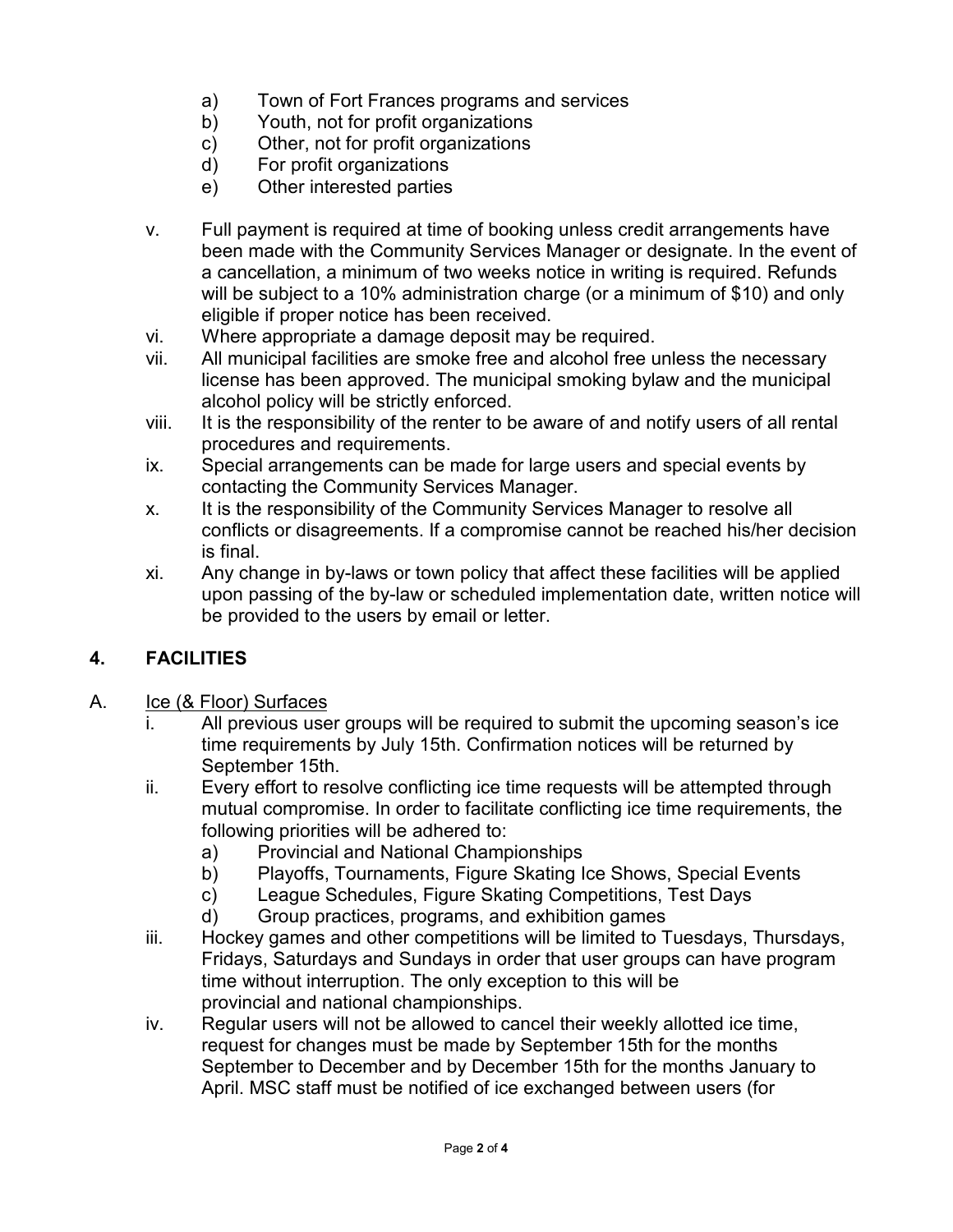operational adjustments) at least one week prior to the date(s) to be exchanged.

- v. All rentals are based on a 50-minute hour to allow for resurfacing.
- vi. The ice surface must be vacated during the resurfacing and kept clear until the resurfacing unit is completely off the ice surface. No additional time will be allocated if the user does not comply and there are delays in resurfacing.
- vii. Users must vacate dressing rooms within 30 minutes of the ice rental.
- viii. There is absolutely no smoking or alcohol permitted in the dressing rooms.
- B. Swimming Pool
	- i. All renters must abide by the Ontario Health Regulations for Type A commercial pools. It is the responsibility of the Program Director to ensure this.
	- ii. All swim teams must arrange for their own certified lifeguards and backup firstaider. Lifeguard awards & first-aider certificates must be presented to the Program Director at least 1 week prior to rental.
	- iii. All rentals are based on a 55-minute hour to allow for change over.
	- iv. Previous user groups are required to submit season pool requests by June 1st.
	- v. Regular users will not be allowed to cancel their weekly allotted pool time, request for changes must be made by September 1st for the months September to December and by December 15th for the months January to April. MSC staff must be notified of pool time exchanged between users at least one week prior to the date(s) to be exchanged.
- C. Auditorium and East End Hall
	- i. Payments are required at time of booking for all hall rentals except for regular renters who have arranged credit.
	- ii. Where required, keys will be issued and the renter is responsible for securing the facility and supervising the event.
	- iii. The smoking bylaw, municipal alcohol policy, rental agreement terms & conditions, and waivers must be read and signed off on the rental permit.
	- iv. Ice must be purchased from the Town for auditorium rentals.
	- v. Any damage and extra clean up due to abuse will be charged back to the renter. Under no circumstances is Town property to be removed from a facility without approval from the staff.
	- vi. If available, one day prior to an event, a facility may be accessed for setup.
	- vii. Renters of the East End Hall are responsible for the following clean up procedures:
		- a) Sweep and mop floor
		- b) Wash and put away dishes
		- c) Empty all garbage into the external dumpster (kitchen & bathrooms)
		- d) Stack tables and chairs on stage
		- e) Shut off lights
		- f) Renter must supply cleaning supplies, tea towels and dish cloths
- D. Townshend Theatre
	- i. Please see the Townshend Theatre manual (available on the Theatre page of the Town's website fortfrances.ca).